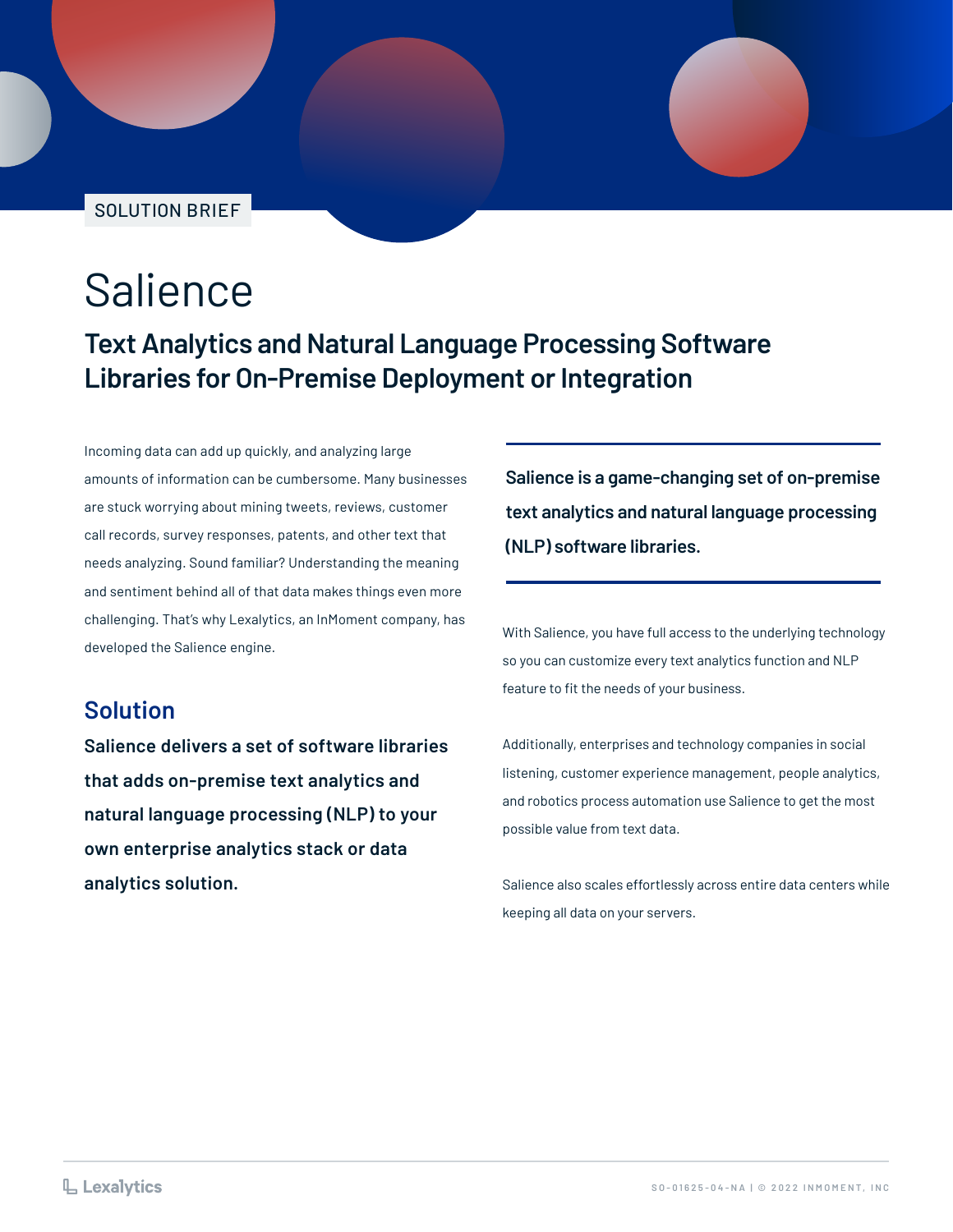### Natural Language Processing Features



**Entity** 





**Intention** 





#### Speed And Scalability

Salience is built from the ground up with performance in mind. It's component architecture means limitless scalability.

You can also use Java, Python, or .NET/C# bindings for greater ease of use, or the native C/C++ interface for maximum speed.

**Process a tweet in 1 2**

**under 5 microseconds**



**Scale from single processor core to entire datacenter**

**3**

**Integrate in days, not weeks**



#### **Transparency**

Because Salience is built on a pipeline model of NLP code, machine learning models, dictionaries and lists, when issues arise, you can see exactly where they are in the pipeline. Then you can make small tuning adjustments to underlying text analytics functions without disrupting the larger system.

#### **SALIENCE**

#### **Industry Packs**

Salience's pre-built tuning configurations are designed to improve the results of your analysis—with a fraction of the labor

of traditional tuning.



**Employee**